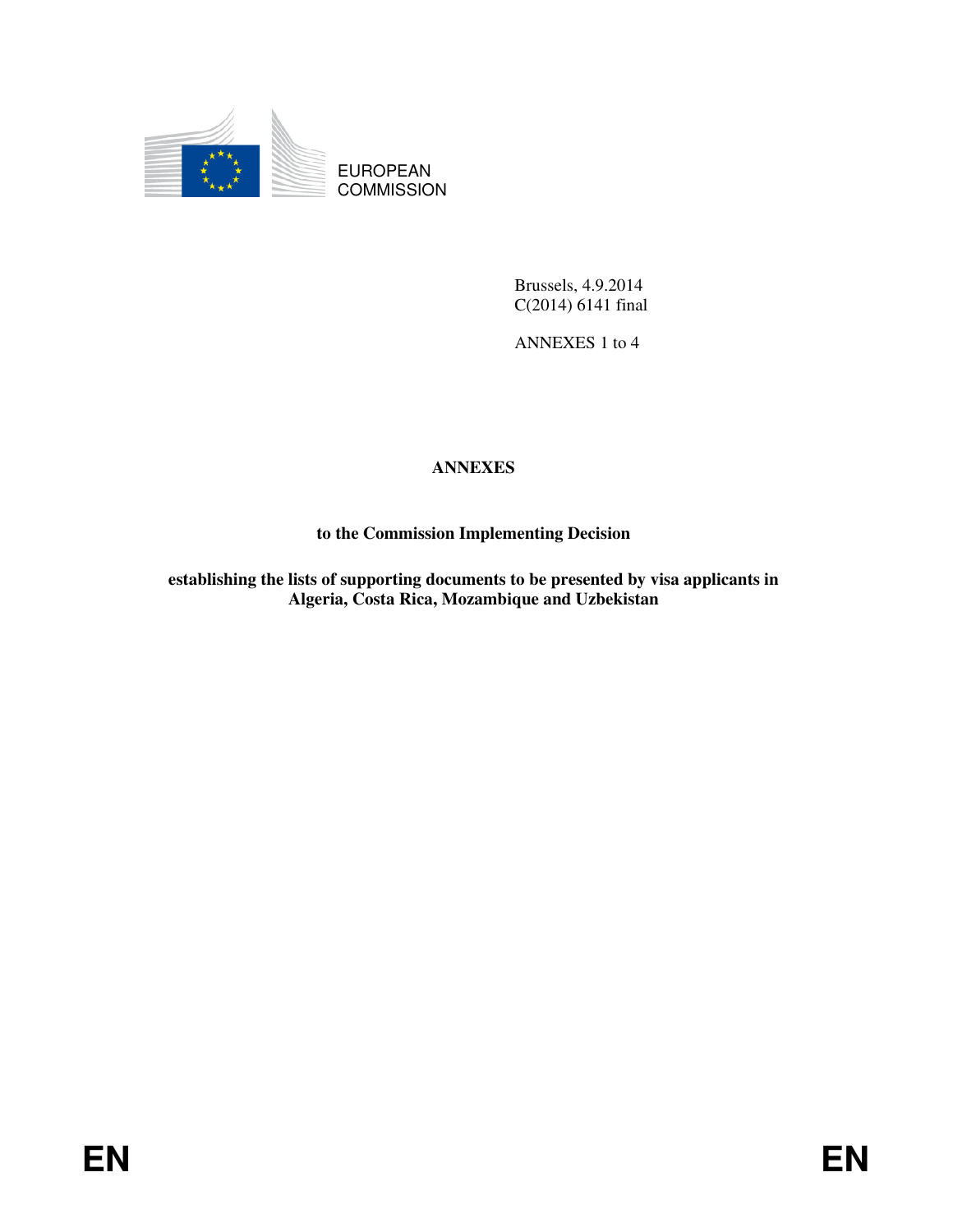### **ANNEX I**

### **List of supporting documents to be presented by visa applicants in Algeria**

- 1) Evidence of the purpose of travel:
- (a) Business
- Invitation letter from a firm in the primary destination Schengen country, specifying the reason for the visit and the date(s), along with documentary evidence of the business relationship (contracts, invoices, correspondence, proof of import, etc.)
- (b) Official mission
- Verbal note or mission order: given name(s) and last name(s) of the missionary; official job title; purpose of the trip; date of employment; commitment of the sending entity to cover trip costs for the missionary.
- (c) Family/private visit
- Invitation from the host family, where applicable (some Member States may require a specific form used for the invitation letter.
- For a family visit: proof of family ties (e.g. a *fiche familiale d'état civil* (family record from the register office)).
- (d) Tourism
- Hotel reservation.
- 2) Evidence of accommodation during the visit(s):
- confirmation of accommodation provided by the host firm, or
- a hotel reservation, or
- confirmation of private accommodation, stating coverage of costs by the host, or
- proof of rental or ownership of property, or
- proof of sufficient means to cover accommodation costs.
- 3) Evidence of means of subsistence during the visit(s) to the Schengen area:
- coverage of costs by the inviting/ sending entity (certain Member States require use of a specific national form), or
- coverage of costs by a private individual (and proof of means from the host or guarantor) (certain Member States require use of a specific national form), or
- account statement from a bank in Algeria for the last three months, or
- other proof of financial means available during the visit (international credit card, traveller's cheques, etc.).
- 4) Evidence of socio-economic stability (enabling assessment of the applicant's intention to leave the Schengen area before expiry of the requested visa):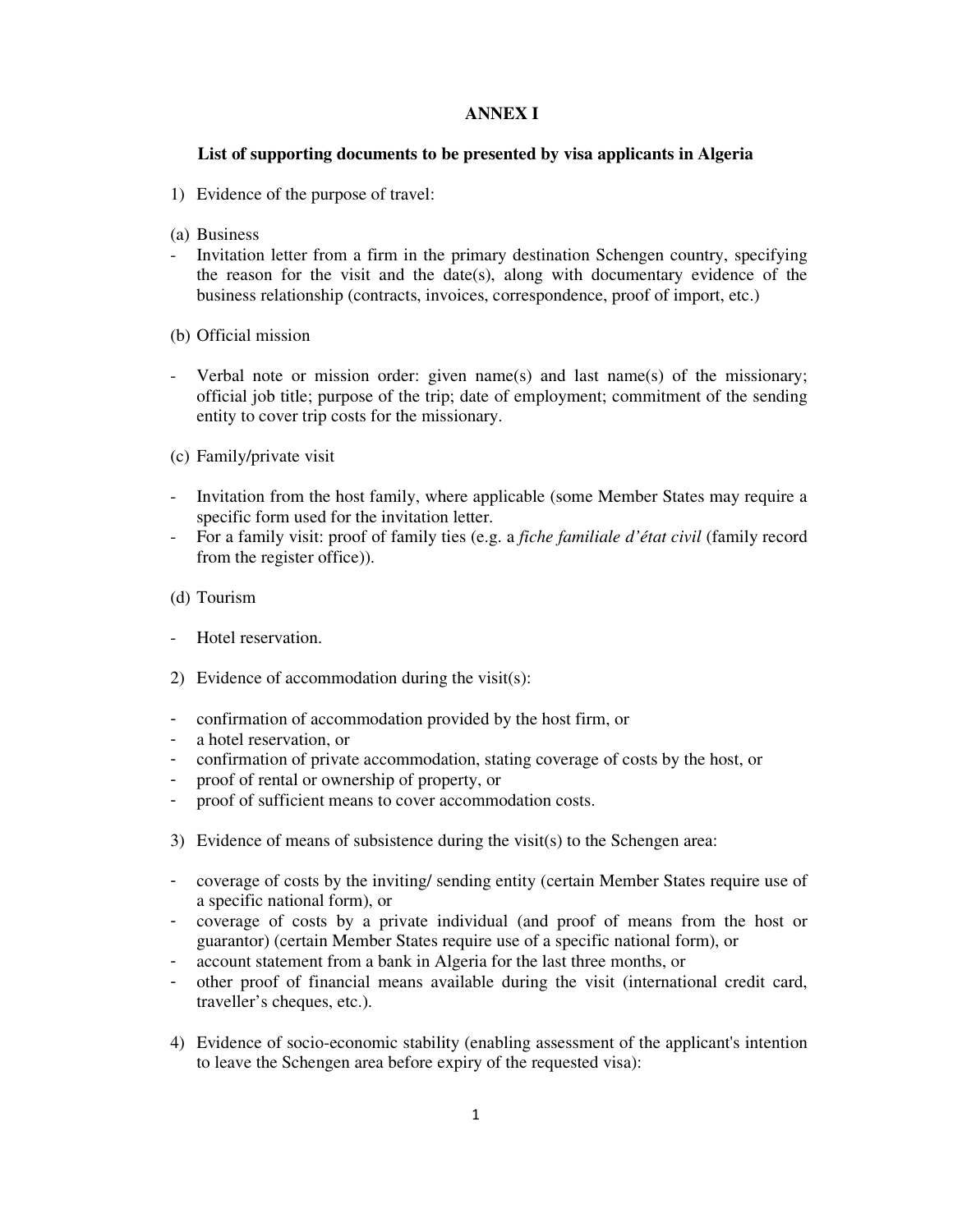- Officials: act of appointment or certificate of tenure and last payslip;
- Employees: certificate of employment or recent employment contract + payslips for the last three months, certificate of affiliation to the CNAS (national social security scheme) or explanatory letter of the employer if this certificate is missing;
- Traders: proof of entry in the trade register + proof of CASNOS (national social security scheme for self-employed persons) membership  $+$  C20 form showing the turnover and balance sheet + bank statements for the last three months;
- Farmers: proof of farmer status + farmer's card + most recent declaration of annual income;
- Pensioners: proof of receipt of a retirement pension;
- Students or minors: evidence of the parents' social or employment status and, where applicable, school attendance certificate or student card;
- Un-employed persons: proof of adequate socio-economic status (e.g.: marriage certificate, family record book, documents confirming ownership of a propriety).
- 5) Non-Algerian nationals:
- − Algerian residence card, valid for at least three months after expiry of the requested visa or, in case of expiry, accompanied by a letter of the applicant confirming that he/she re-applied for a new residence card which has not been issued yet.
- 6) Minors:
- − The consent of the parental authority or legal guardian should be required only if the minor travels alone or only with one parent. Obviously exceptions should be made to this if the single parent with whom the minor is to travel holds the parental authority alone
- 7) Documents to be submitted by persons of specific profession/occupation:
- − Member of the Government, Parliament or Constitutional Council: Verbal note, certificate of tenure or some other official document;
- − Staff from the European delegation or from an embassy, consulate or official body of a Schengen country or other EU Member State: Certificate of tenure from the European delegation, or embassy or consulate;
- − Notary: Appointing decree;
- − Other professions, organised by a professional body (doctors, surgeons, dentists, pharmacists, lawyers, architects, and members of their families): Certificate from the professional body;
- − Judges: Certificate of tenure from the Ministry of Justice;
- − High-level officials (Algerian civil servants in a group A body (within the meaning of Article 8 of the Algerian civil service regulations) and staff appointed to a high-level role within the meaning of Article 15 of the same regulations): Certificate of tenure from the relevant body;
- − Academic (assistant, lecturer, senior lecturer, director, dean of faculty, rector): Certificate of tenure from the higher education establishment;
- − Officers of the Algerian army: Certificate of tenure from the Ministry of National Defence (DREC);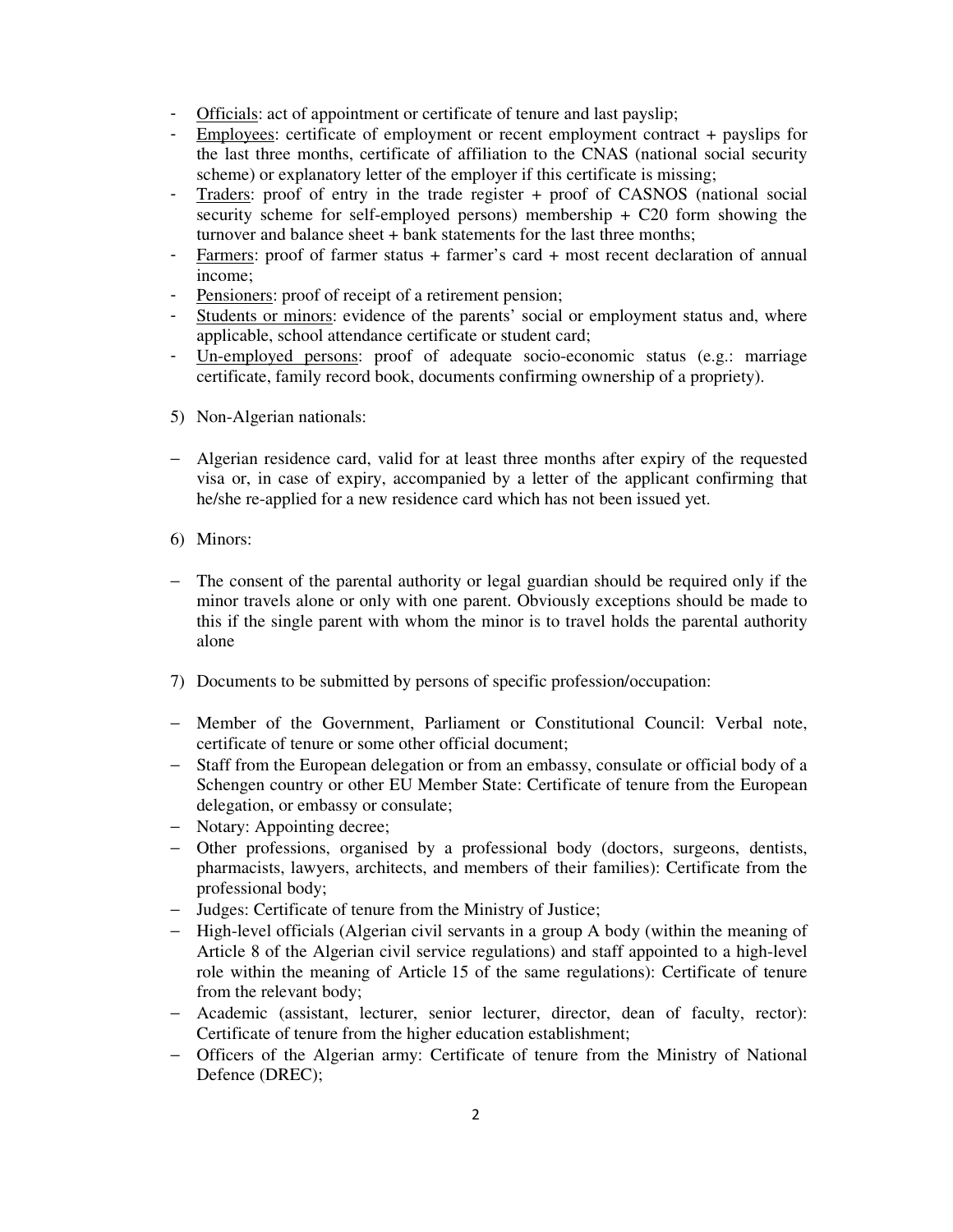- − Journalist: Certificate of employment from the publication or broadcaster;
- − Spouse and dependent children (minor or not) of the persons mentioned above: *Fiche familiale d'état civil* (family record from the register office) proving the family tie.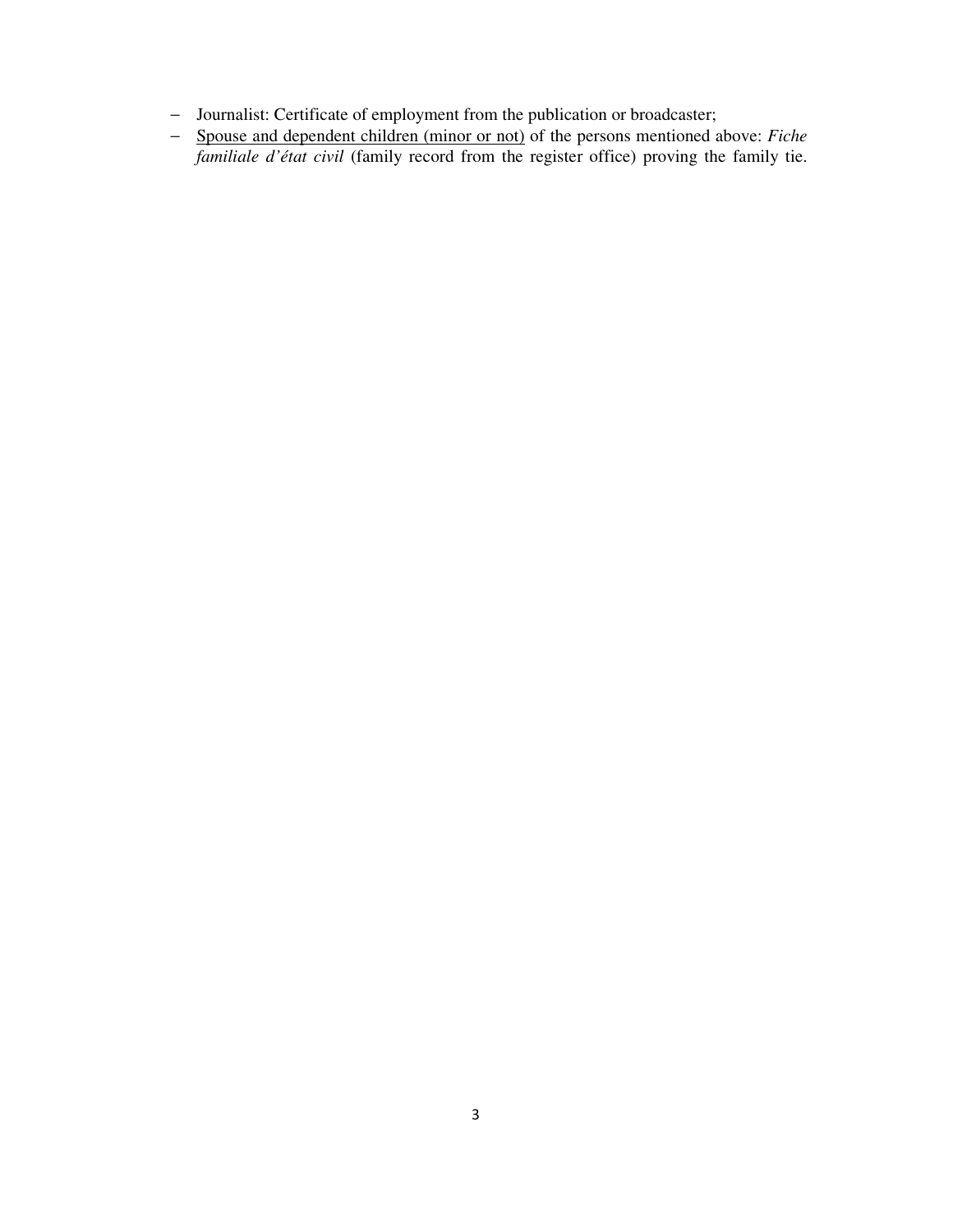### **ANNEX II**

### **List of supporting documents to be presented by visa applicants in Costa Rica**

- 1. Supporting documents to be submitted by all applicants:
	- − Document proving legal residence in Costa Rica (residence card or immigration card). This document must be valid 3 months beyond the intended date of departure from the territory of the Member States.

2. Documents proving that the applicant possesses sufficient means of subsistence, both for the duration of the intended stay and for the return to his country of origin or residence or for a transit to a third country such as:

- − salary slips;
- − recent personal bank statement or balance over last three months issued by the bank;
- − credit or debit cards and credit or debit cards statements;
- − original of employer's letter;
- − copy of social security receipt;
- − regular income generated by ownership of property;
- − proof of sponsorship (i.e. formal obligation, scholarship for studies or research etc.).

The amount of sufficient means required by individual Member States depends on national legislation. It is recommendable to contact the embassy or consulate in question to get precise information before presenting the application.

3. Documentation allowing for the assessment of the applicants intention to leave the territory of the member states before the expiration of the visa, such as:

- − employment;
- − school attendance certificate of dependent children of the applicant;
- − ownership of the a house/flat or other real estate;
- − marriage certificate (if just one of the parents is travelling).
- 4. Reservation of a return ticket or itinerary of organized tour by tour-operator.
- 5. Minors travelling alone or with one parent must present:
	- − letter of consent from both parents/legal guardian(s);
	- − copy of the birth certificate of the minor;
	- − ID card/passport of both parents/legal guardian(s).

The proof of sole custody of a minor are the following documents:

- − birth certificate in which just one of the parents is mentioned;
- − divorce court decision indicating the custody of a minor; or
- − death certificate of one of the parents.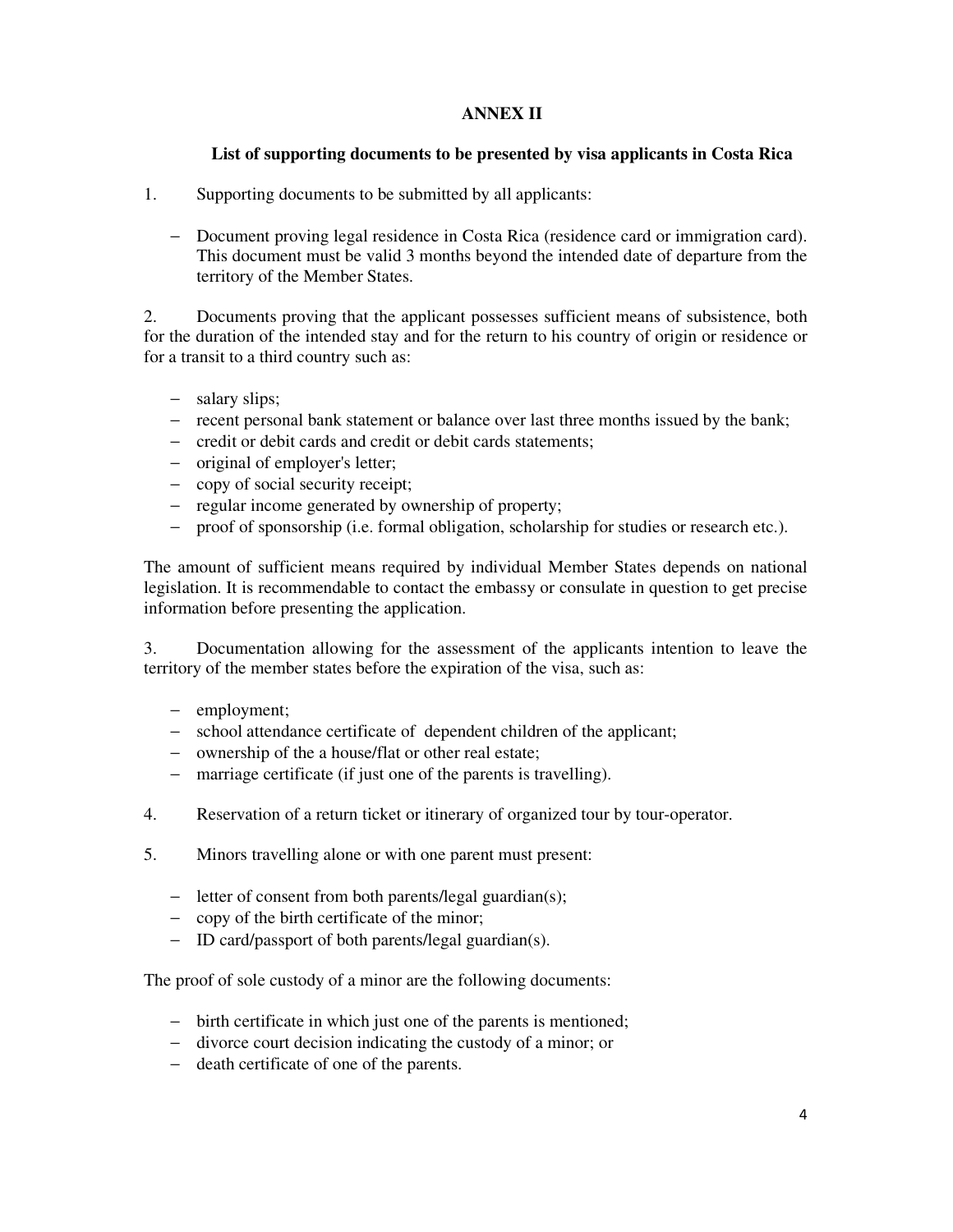- 6. Documents to be presented depending on the purpose of travel:
	- (a) Airport transit:
	- − Proof of legal permission (visa, if necessary) to enter the country of final destination and tickets for onward journey are required.
	- (b) Tourism
	- − Evidence of accommodation in the Member State(s). (i.e. a confirmed reservation of the hotel).
	- − Travel schedule: Itinerary issued by travel agency, if applicable.

(c) Family or friends' visit

- − Proof of relationship between visa applicant and person to be visited (birth certificate, marriage certificate, correspondence, photos etc.);
- − Formal written and signed invitation or sponsorship document from host in accordance with respective internal laws

The following Member States require the national forms for proof of sponsorship and/or accommodation for family members or friends' visits to be presented: Austria, Belgium, France, Germany, Italy, Luxembourg, Malta, Netherlands, Portugal, Slovenia, Spain and Sweden.

- (d) Business
- − Invitation of the company/organization from the Schengen country). The following EU Member States require the national forms for proof of sponsorship and/or accommodation for business visitors to be presented: Austria and Italy.
- − Evidence of the existence of commercial, contractual or professional relations in Member State.
- − Documents from the country of origin or country of legal residence proving the commercial, professional or financial status of the applicant (certificates from the Chamber of Commerce, commercial or professional licences etc.).
- (e) Medical Treatment
- − Medical certificate from the country of origin or from Costa Rica indicating the patient's (applicant's) disease
- − Declaration of the medical entity (hospital, sanatorium etc.) or medical doctor in the Member State confirming that they will receive the patient and indicating the kind of treatment, costs, the initiating date and the estimated duration of the stay.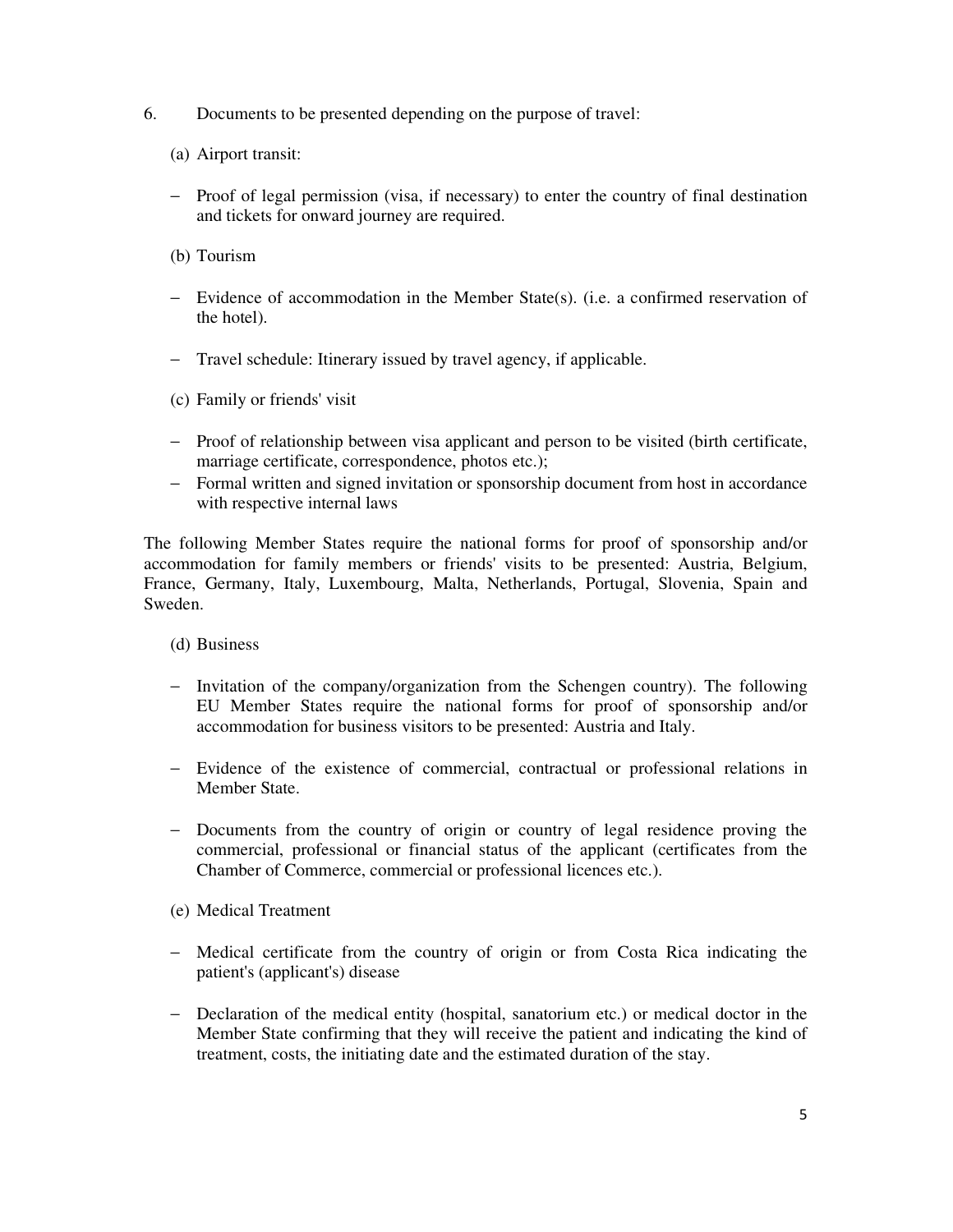- − Evidence of possession of sufficient means for the duration of the medical treatment and stay (accommodation, per diem, repatriation of the patient as well as of the accompanying person).
- (f) Studies (max. 90 days)
- − Evidence of admission to or enrolment at an educational institution in the Member State.
- − Evidence of having obtained a scholarship for studies at an educational institution in the Member State. If the scholarship is not enough to cover the expense in relation to the stay in the country, the applicant should provide additional evidence proving his/her possession of sufficient means.
- − A declaration of having adequate accommodation and sufficient means at his/her disposal.
- (g) Trip for cultural, sports, vocational training, educational or research purpose
- − Accommodation: Copy of a hotel reservation or proof of other accommodation for the entire period of the stay in the Member State of destination.
- − Official invitation from the organizer: Official document or letter of invitation from the organizer of the cultural, sports, vocational training, educational or research event, or letter of acceptance from the university or institution in the Member State of destination, stamped and signed.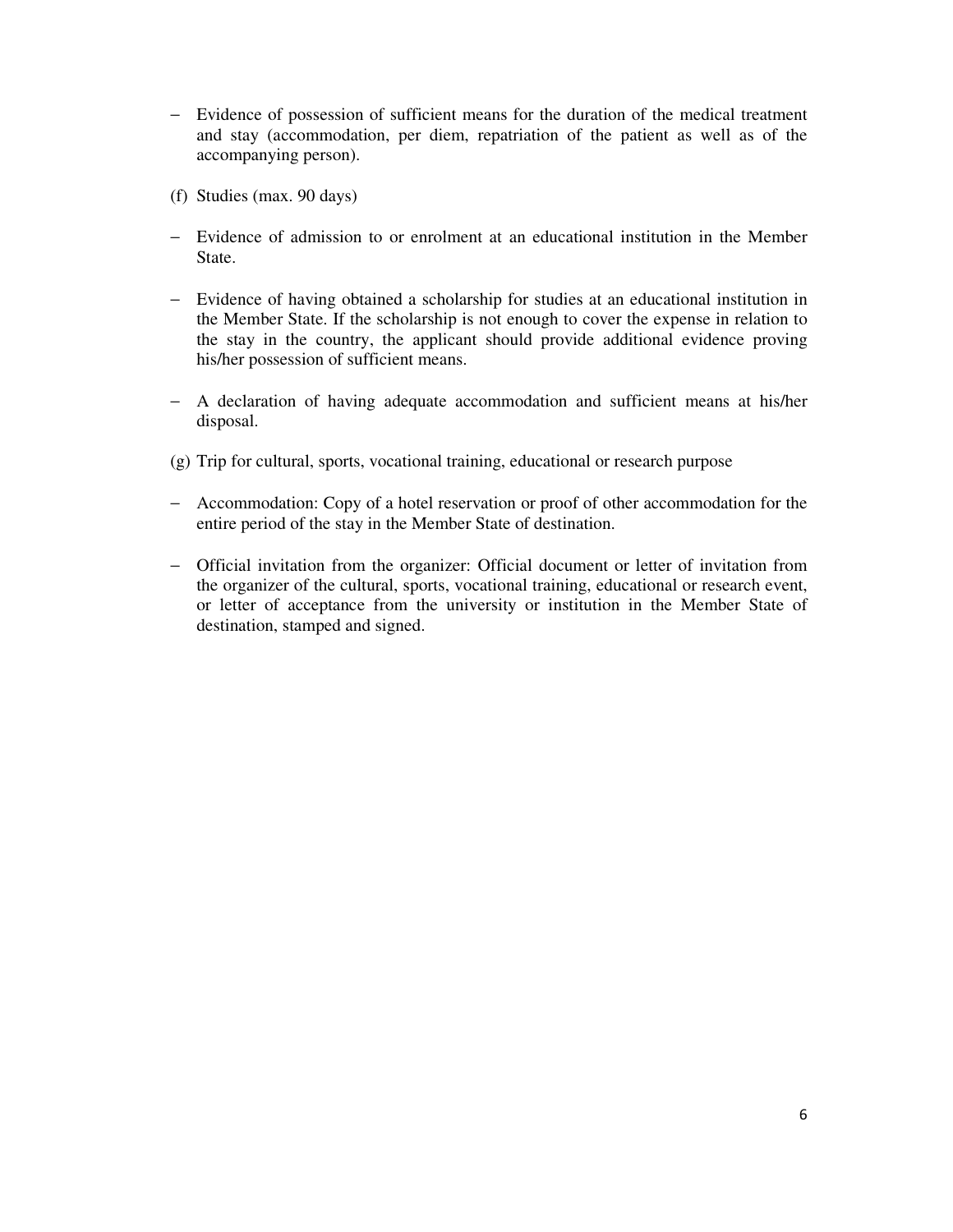### **ANNEX III**

### **List of supporting documents to be presented by visa applicants in Mozambique**

- I. General requirements for all visa applicants
	- − Non-Mozambicans: Foreign Resident Identification Card (*Documento de Identificação de Residente Estrangeiro - DIRE*).
	- − Minors: the consent of the parental authority or legal guardian should be required only if the minor travels alone or only with one parent. Exceptions should be made to this if the single parent with whom the minor is to travel holds the parental authority alone. The consent should be given in the legal form applied in Mozambique
	- − The return-ticket reservation (the issued ticket must be shown when the visa is issued)
- II. Documents to be presented depending on the purpose of travel
	- (1) Travelling for the purpose of official mission or official purposes
	- − For Mozambican citizens: note from the Ministry or the institution concerned
	- − For non-Mozambicans: a Note Verbal from the embassy of the country concerned and the diplomatic card
	- (2) Travelling for the purpose of business-conference (professional purposes)
	- − Letter of invitation from the company or conference institution to be visited
	- − Letter from the appropriate body (e.g. employer) explaining the purpose of the trip
	- − Letter from the party covering the travel costs and the stay
	- (3) Travelling for the purpose of family visit
	- − Letter of invitation with proof of accommodation and proof of financial means (account statement or salary slip), copy of ID card and passport of the inviting person

(Austria, Denmark<sup>1</sup>, Germany, Spain, France, Italy, Luxembourg, Norway, the Netherlands and Portugal requires applicants to present such proof by means of a national form (cf. the websites of the Member State concerned)

- − Proof of the family ties (e.g. birth certificate or marriage certificate) with the host or inviting person
- − Letter of Employer (proof of work contract, certificate of employment, information on professional status)
- (4) Travelling for the purpose of tourism

l,

− Present proof of itinerary, particularly if the person concerned is to visit more than one Member State

<sup>&</sup>lt;sup>1</sup> Denmark: may be requested if Denmark is represented by another Member State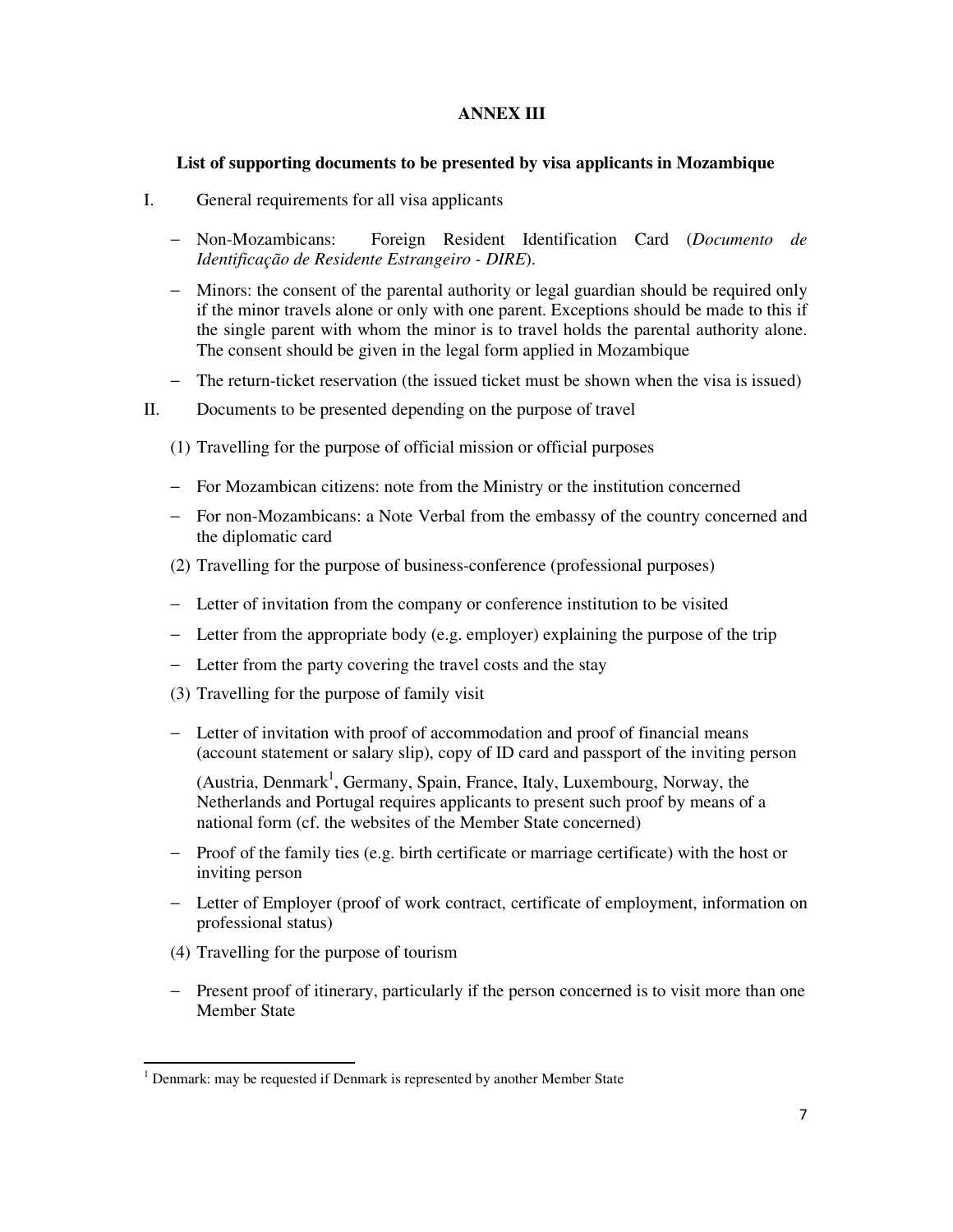- − Hotel reservations
- − Bank account statement in the applicant's name which must show movement over a certain period of time, e.g. the last three months
- − Letter of Employer (proof of work contract, certificate of employment, information on professional status)
- (5) Travelling for the purpose of studies, training or traineeship
- − Proof of enrolment at the institution concerned
- − Bank account statements in the applicant's name which must show movement over a certain period of time, e.g. the last three months
- (6) Travelling for the purpose of medical treatment
- − Certificate from a medical doctor and/or medical institution that the claimed necessary treatment is not available in Mozambique
- − An official document of the receiving medical institution confirming that it can perform the specific medical treatment and the patient will be accepted accordingly
- − Proof of sufficient financial means to pay for the medical treatment and related expenses (bank account statements in the applicant's name which must show movement over a certain period of time, e.g. the last three months)
- − Proof of pre-payment of treatment.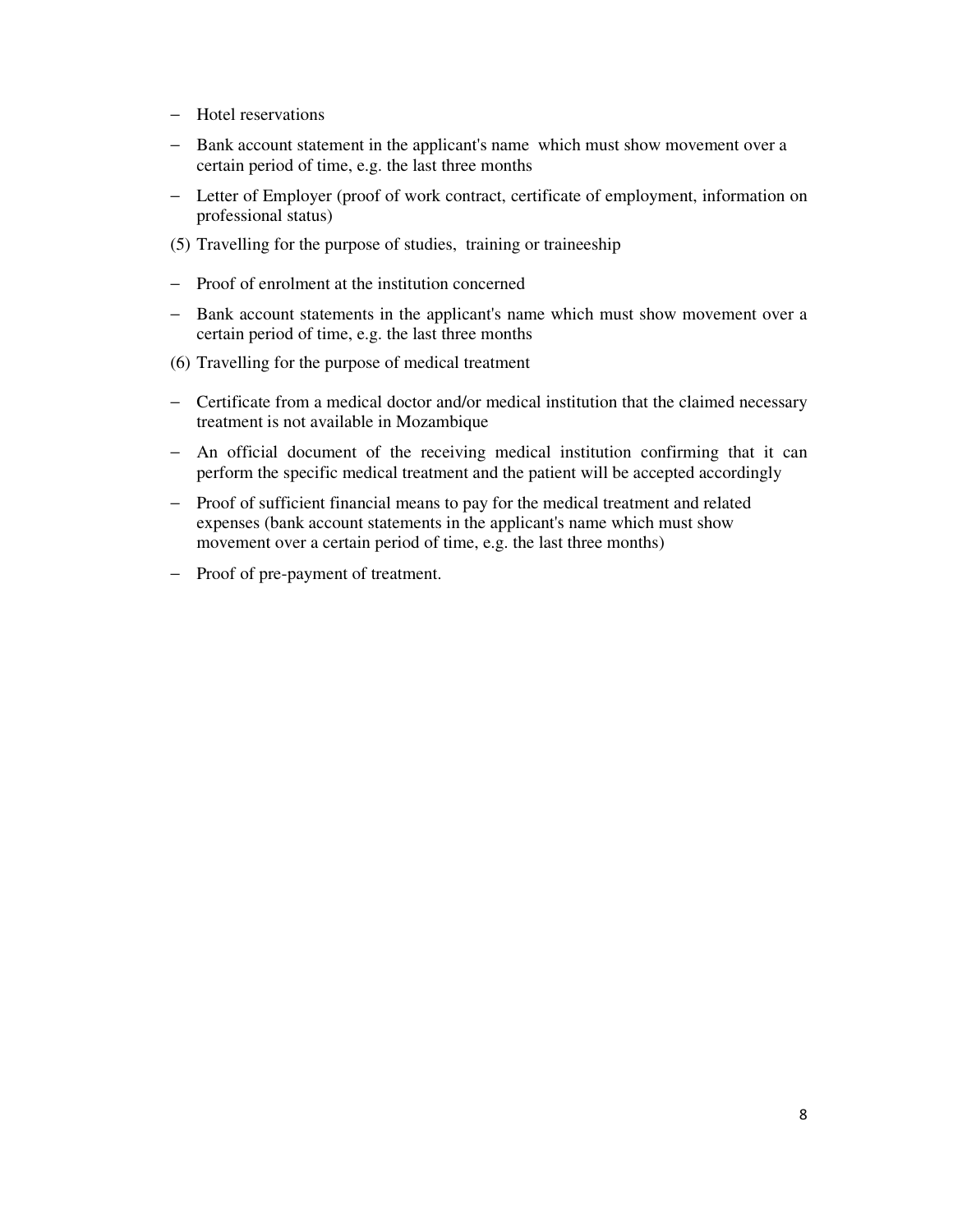### **ANNEX IV**

#### **List of supporting documents to be presented by visa applicants in Uzbekistan**

- I. Supporting documents to be submitted by all applicants
	- (1) Proof of residence in Uzbekistan
	- (2) Round trip ticket reservation
	- (3) Proof of financial means corresponding at least to the minimum amount required for each day of stay in a Member State:
		- − Original bank account statement for the last 3 months (all applicants),
		- − Internationally accepted credit card along with most recent credit card statement (all applicants)
		- − Salary certificate indicating level of salary in last 12 months (if employed)
		- − Confirmation of employer or educational facility about employment and position (if employed) or student status (if studying)
		- − Labour history book (if employed)
		- − Approval of employer or educational facility to take leave (if employed) or holidays (if studying)
		- − Copy of trade register bulletin or licence (if company owner or self-employed)
		- − Statement of payment of taxes (if company owner or self-employed)
		- − Pension book (if retired), and/or
		- any other proof of financial means (e.g. proof of remittances, property rental contract, original certificate of sponsorship or other legal form of sponsorship if equally accepted by Member State, proof of scholarship or research grant, etc.)
	- (4) Confirmed proof of accommodation depending on the purpose of journey for the entire period of stay
	- (5) Proof of family ties in Uzbekistan (original passports of spouse and children, birth certificates of children, proof of maritial status, etc.)
	- (6) Additional requirements for minors (under 18 years of age)
		- $-\quad$  Birth certificate of the applicant<sup>2</sup>

 $\overline{a}$ 

- − Copies of passports of the parents<sup>3</sup>
- − Notarized consent of parent or legal guardian if the minor travels alone or with only one of the parents<sup> $4$ </sup>.

 $2<sup>2</sup>$  In case of child born out of wedlock, statement of registrar's office confirming the agreement of the father to be entered into the birth certificate

<sup>&</sup>lt;sup>3</sup> One passport only in case of single parent or parent with sole parental custody (in the latter case, proof of sole parental custody must be also submitted)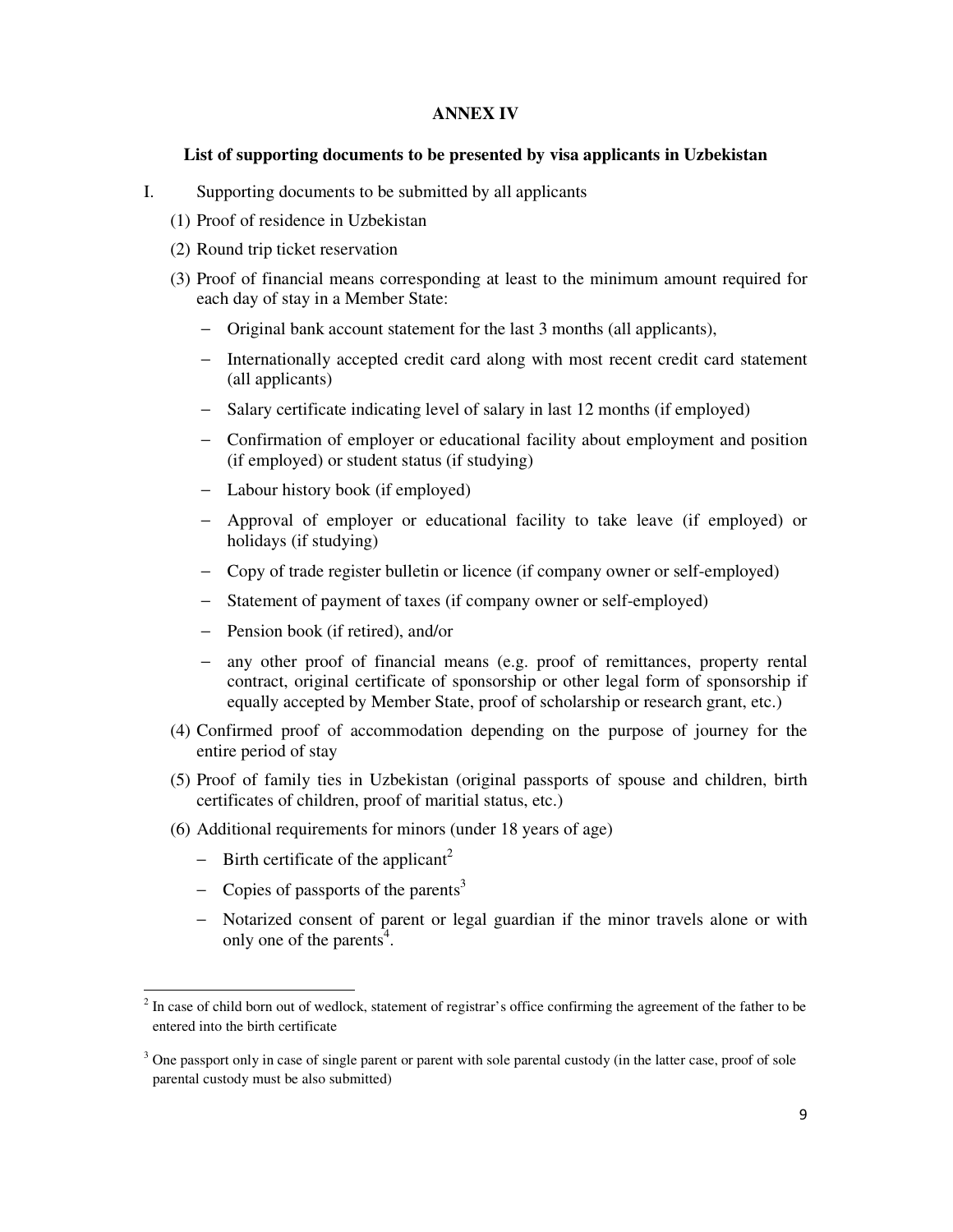- II. Suppoting doucments to be prensented depending on the purpose of travel
	- (a) Transit
	- − Proof of legal permission (visa or visa extemption) to enter the country of final destination.
	- (b) Tourism
	- − Pre-paid reservation in a hotel or holiday home, or
	- − Proof of payment for package holiday, or
	- − other confirmed proof of accommodation
	- (c) Visit to relatives/friends

- Original certificate of sponsorship and accommodation validated by local authorities in the Member State of destination (national form) and/or original personalized invitation signed by the inviting party, copy of the passport of the inviting party and copy of residence permit (for non-EU nationals). Please check the specific national administrative formalities of the Member State of destination.

- − Certificate confirming family relations and copy of the passport of a relative (in case of a visit to relatives)
- (d) Business

1

- − Official personalized invitation from a firm or an authority to attend meetings, conferences or events connected with trade, industry or work with confirmation of financing of the stay and any other documents demonstrating existence of trade or work relations, or
- − Entry tickets to fairs, congresses or similar events, or
- − Other documents proving business activities or business ties in relation to the Member State
- − Extract of the trade register or licence of the inviting firm
- − Reservation in a hotel or a confirmation from the invitating party if the inviting party pays accommodation..
- (e) Travelling for the purpose of pariticipation cultural or sports eventes, or education, research vocational training
	- − Official personalized document or letter of invitation from organiser of cultural, sports, vocational training, educational or research event, or letter of acceptance from university or institution in the Member State of destination indicating the length of stay and confirmation of financing of the stay
	- − Pre-paid reservation in a hotel, or proof of other accommodation for whole period of stay in the Member State (e.g. campus residence reservation)

 $4$  Exceptions will be made to this if the single parent with whom the minor is to travel holds the parental authority alone.